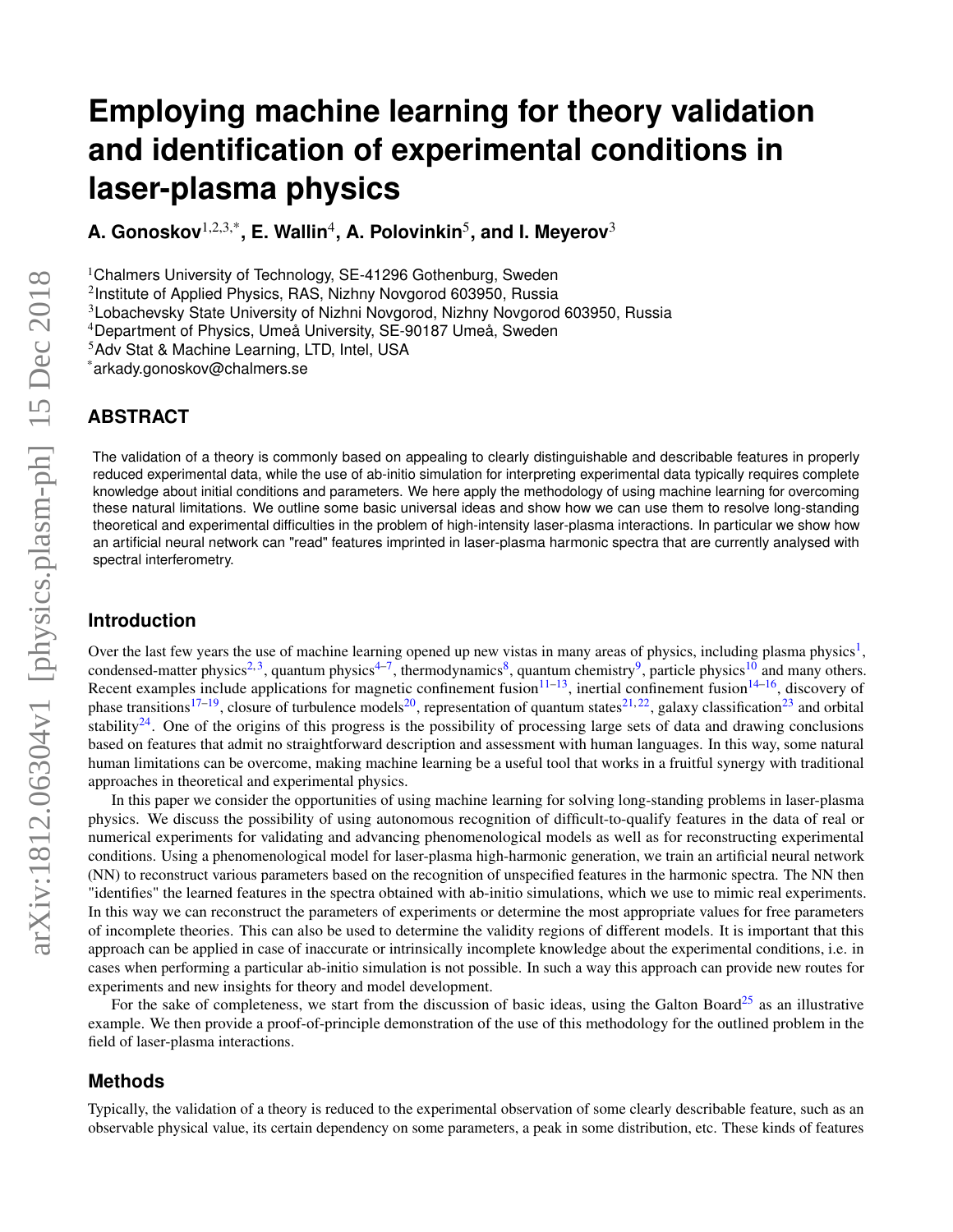are conventionally used to claim for the agreement of experimental and theoretical results.

One natural limitation of this conventional approach is that in the presentation of results we appeal to the consistency in terms of such clearly describable features and consequently do this mostly for features in one, two or three-dimensional sets of data. The essential part of many studies is finding ways of reducing and transforming raw data sets into the forms that expose such describable, indicative features. Of course, there have been developed numerous techniques and approaches, such as statistical and spectral analysis as well as various algebraic transformations. However, this toolbox is inevitably limited and in many cases the solution of the outlined problem requires insightful analysis and development of the theory and experiment with, sometimes, manual search for such a feature in large sets of data.

Another common consequence of developing sophisticated comparison methodology is losing the lucidity in the relation between the compared features and the origins of the theory. In some cases, it is difficult to say whether the observed feature unambiguously indicate the correctness of the theory or if it is peculiar to a family of theories that are thus not disqualified by the experiment. For example, the selected feature can be a generic consequence of some conservation laws rather than of the main principle or assumption that has to be validated. In other words, it can be difficult to quantify in what sense and to what degree the theory is validated and what the alternative theories that are disqualified by the experiment are.

One more limitation of such conventional methodologies is the fact that theories can be benchmarked against the data of experiments with sufficiently complete knowledge about the initial conditions and all important parameters. In some cases, the information is intrinsically incomplete that hampers the use of theories and ab-initio simulations.

In this paper we discuss and apply a methodology that overcomes the outlined limitations with the help of machine learning applied to the recognition of hardly describable features in outputs of ab-initio simulations or experimental data, even in case of essentially incomplete knowledge about the experimental conditions. We provide proof-of-principle demonstration of several essential capabilities of this approach:

- 1. Comparison, validation or disqualification of theories in a lucid and quantitative way (as a function of position in parameter space);
- 2. Completing theories through indirect measuring dependencies of free parameters, even in the parameter regions where they are not well-defined in terms of the first principles;
- 3. Indirect measurement for determination of unknown experimental parameters;
- 4. Identifying regions in a parameter space where certain ranges of experimental data carry unambiguous information about experimental conditions.

Note that these approaches are not intended to replace traditional methodologies but to supplement them with methods of gaining knowledge that can either be exploited heuristically or used to conceive hypothesis and ideas for further theoretical and experimental studies.

Although many ideas might look very trivial and known, we start from a general discussion of the outlined approaches. To support the discussion we use the well-known Galton Board<sup>[25](#page-12-15)</sup> experiment as a simple example of an experiment and a theory. After that we demonstrate how the developed methods can be used for resolving long-standing questions in the physics of high-intensity laser-plasma interactions.

#### **Validation of a theory**

Suppose we need to validate a theory A using an experiment E. To formulate the problem in a more exact way we assume that we intend to compare theory A with some alternative theory B (or a family of alternative theories) which we intend to disqualify using experimental data. In our notations, both theories  $A$  and  $B$ , as well as the experiment  $E$  are denoted as some possibly non-linear and non-deterministic operators that act on a vector of initial conditions c and give a vector of measurable quantities r. These vectors can represent a set of data of arbitrary composition and dimensionality. Suppose we carried out a sequence of experiments, then we can write:

$$
\mathbf{r}_i^A = A \mathbf{c}_i,\tag{1}
$$

$$
\mathbf{r}_i^B = \mathbf{B}\mathbf{c}_i,\tag{2}
$$

$$
\mathbf{r}_i^E = \mathbb{E} \mathbf{c}_i,\tag{3}
$$

where index *i* enumerates the experiments. We admit that due to experimental imperfections the values  $\mathbf{r}_i^E$  are a subject of some unknown systematic or non-systematic distortions that hamper direct comparison of  $r_i^E$  with  $r_i^A$  and  $r_i^B$ . However, we assume that the measurable data r contains some features that can appear in the results of either A or B. These features can depend on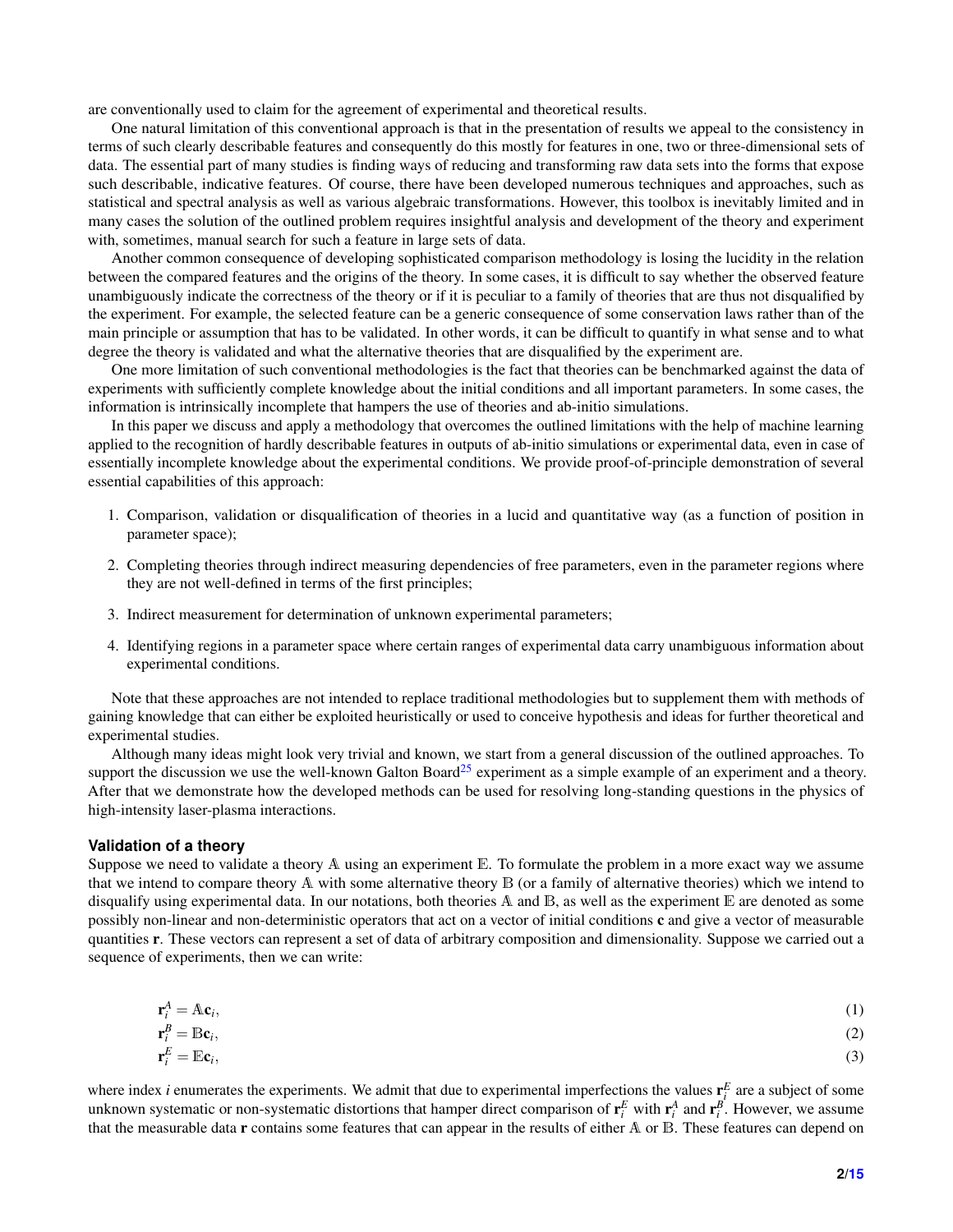the conditions c in a complex way, which also should be reproduced by the appropriate theory (at least to some extent). Note, that in general both theories can be applicable in certain regions of the parameter space of vectors c and this is something that we intend to determine.

To solve the problem we develop a unification theory U that depends on at least one parameter *p* and provides a smooth transition between the theories, for example,  $\mathbb{U}(p=0) = \mathbb{B}$ , and  $\mathbb{U}(p=1) = \mathbb{A}$ . In the most primitive case, this can be just a linear combination, i. e.  $U(p) = pA + (1 - p)B$ . However, it is better to form the smooth transition not in-between the final results of the theories, but between the essential principles or assumptions that provide the origin for the development of the theories. This is because, even if both theories fulfill basic conservation laws, their linear combination might not (for  $0 < p < 1$ ). To avoid this we can extend the dimensionality of the parameter p, so that in this space there exist some route between the points corresponding to A and B so that at each point of this route all the conservation laws are fulfilled. With help of simple examples we will see further why it is important.

We can now apply the unified theory for various possible initial conditions and generate a sufficiently large set of pairs  $\mathbf{c}_k$  and  $\mathbf{r}_k^U = \mathbf{U}\mathbf{c}_k$  for various random values of *p* and conditions **c** (*k* is the index running over the set). Next, we train a feed forward fully connected NN IN to learn how to reconstruct p and c from  $\mathbf{r}_k$ , i. e.

$$
\left(p_k^N, \mathbf{c}_k^N\right) = \mathbb{N}\mathbf{r}_k^U. \tag{4}
$$

According to<sup>[26](#page-12-16)</sup> any continuous real-valued function can be approximated with such a NN for any given accuracy. Thus, we choose this type of NN as an approximation of unknown function that maps p and c to r. We can then apply the trained NN to the experimental data  $\mathbf{r}_i^E$ . If the values of  $\mathbf{c}^E$  are systematically close to the reconstructed values  $\mathbf{c}^N$  in the whole or some certain region of parameter space, we can interpret this as if the NN "recognizes" some indicative features in this region of parameter space. In this region the reconstructed value *p* can indicate the validity of one of the theories: a systematic tendency of *p* to 1(0) indicates the validity of theory  $A(B)$ . This procedure can also show the transition between the applicability regions of theories explicitly, through plotting *p* as a function of parameters c.

It would be reasonable to ask: In what sense is the validity of a theory is demonstrated by this procedure? Of course, there exists a large variety of relations between the output value **r** and the parameter *p* and certainly not all of them are necessarily sensible in terms of physics. In other words, the NN can establish successful correlation between *p* and some feature of little importance or complete irrelevance to the physics of the process. To avoid this, we train the NN to reproduce not only *p*, but a sufficiently large set of physically essential values c. This favours establishing correlations with some features that significantly depend on the initial conditions and, in this sense, have some physical meaning. Although a more rigorous analysis would be of interest, in this paper we focus on showing proof-of-principle examples that convincingly demonstrate the rationality of this concept.

We can outline one important peculiarity of the method: the procedure does not require a complete knowledge about the experimental parameters c*<sup>i</sup>* . We can use only the known components of vector c to see whether the NN "recognizes" the features of importance or not.

As a proof-of-principle example we consider the Galton Board (GB), which is also known as a bean machine. We highlight that the Galton Board is chosen as a clear illustrative example, while one can certainly apply standard statistical methods for this problem. The reasons and some advantages of using machine learning will be discussed later in a separate section.

We use index *j* to denote the final position of a bead that bypasses *n* horizontal rows of pegs. Bouncing from each peg leads to equal probability of bypassing it from each of two sides. The probability of coming to the *j*-th positions is then given by

<span id="page-2-0"></span>
$$
r_j^A = \binom{j}{n} 0.5^j 0.5^{n-j} \approx \sqrt{\frac{2}{\pi n}} \exp\left(-\frac{2}{n}\left(j - \frac{n}{2}\right)^2\right),\tag{5}
$$

where the approximation is the de Moivre-Laplace theorem applied under the assumption of  $n \gg 1$ . We will use this Gaussian distribution of limited applicability as theory A, which we intend to validate using experiments. As the experiment for this problem we will use the numerical implementation of Monte-Carlo method, with a limited number of beads. The theory A will be validated relative to an alternative theory B that suggests that the distribution is super-Gaussian:

$$
r_j^B \sim \exp\left(-p_2\left(j-\frac{n}{2}\right)^4\right),\tag{6}
$$

We use this form as a particular example because it is difficult to describe and appeal to the difference between the Gaussian and super-Gaussian distribution without elaborating and applying additional data processing. We here deliberately do not apply any transformation to show the capability of the used approach. Note also that theory B is formulated incompletely. The missing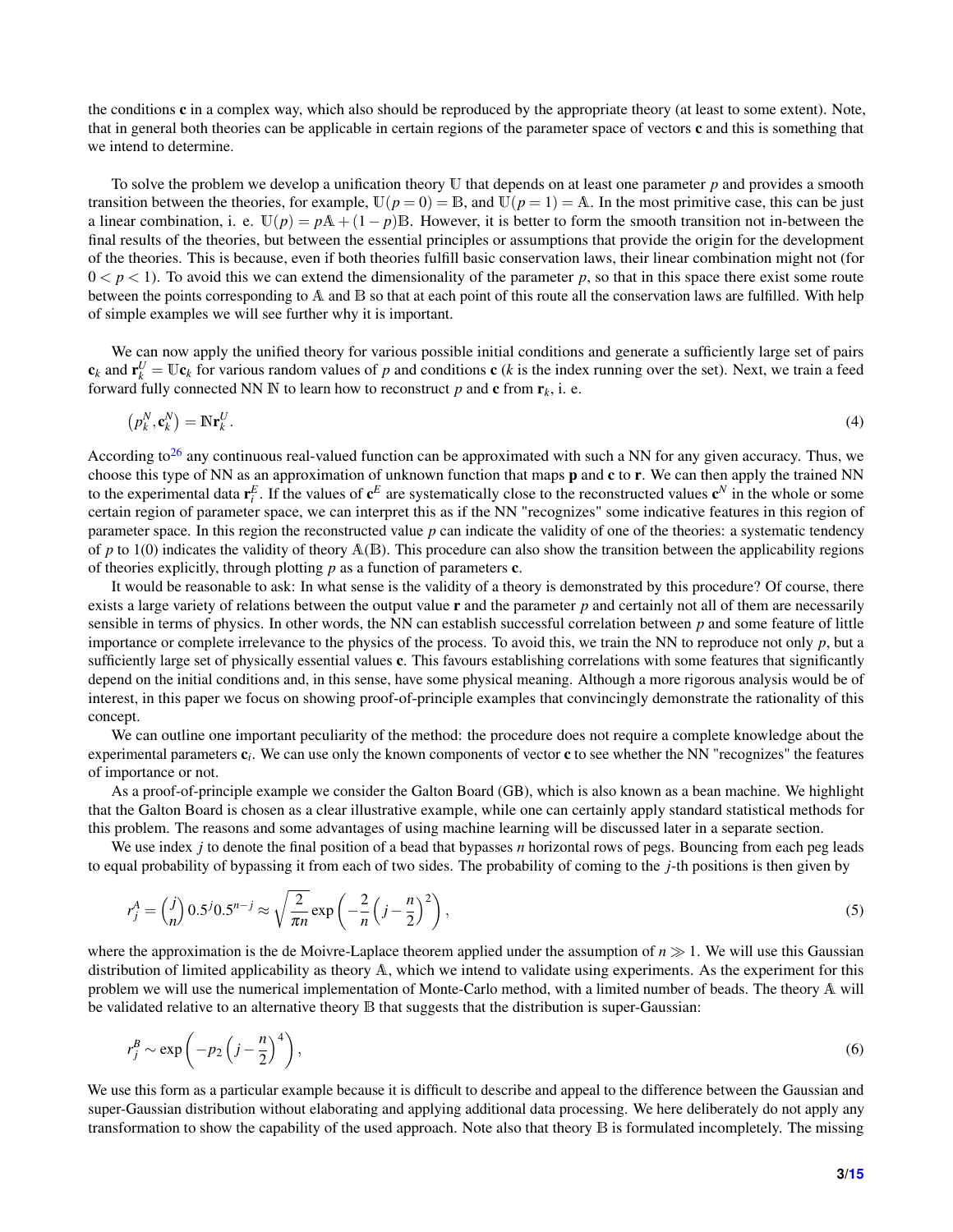<span id="page-3-1"></span>

**Figure 1.** Validation of the theory for the Galton Board in the limit of large number of layers of pegs (Eq. [\(5\)](#page-2-0)). The plots show the distribution of reconstructed values of parameters of the unified theory (Eq.  $(7)$ ) by the NN that receives the distributions obtained with Monte-Carlo method using  $10^3$  (upper panels) and  $10^5$  (lower panels) beads. The tendency of  $p_2$  to 0 indicates irrelevance of the super-Gaussian component and invalidity of such alternative theory. The right column shows the results of using a NN that is trained with additional noise that leads to higher tolerance to the experimental noise caused by smaller number of beads.

factor in front of the exponent can be determined using the normalization conditions. We here intentionally do not compute this factor to demonstrate how one can deal with incomplete theories.

We now define a unified theory U:

<span id="page-3-0"></span>
$$
r_j^U = p_0 \sqrt{\frac{8}{\pi n}} \exp\left(-p_1 \left(j - \frac{n}{2}\right)^2 - p_2 0.1 \left(j - \frac{n}{2}\right)^4\right).
$$
 (7)

We see that theory A corresponds to  $p_1 \neq 0$ ,  $p_2 = 0$  while theory B is characterized by  $p_1 = 0$ ,  $p_2 \neq 0$ . (More precisely, theory A corresponds to  $\mathbf{p} = (0.5, 2/n, 0)$ , but this is not important for now.) Note, that there exist a value of  $p_0$  that provides probability normalization. In other words, within the family of theories U there exist theories of type B that fulfill the probability normalization. As we will see, we can disqualify  $\mathbb B$  even without knowing this value of  $p_0$ .

We now randomly generate values of  $p_0$ ,  $p_1$  and  $p_2$  from 0 to 1, generate the result  $r_j$  according to the unified theory U and train the NN to reconstruct the generated vector  $\mathbf{p} = (p_0, p_1, p_2)$ . In our implementation we used  $n = 16$  and the result was sampled through 16 values  $r_j$ . For the proof-of-principle demonstration we used a rather small feed forward fully connected NN that contained four layers with the neuron numbers 16, 16, 16 and 3, respectively. The three output neurons were associated with the components of the vector **p**. We used logistic sigmoid, squared error measure and stochastic gradient descent, which resulted in an accuracy of **p** determination of the order of  $10^{-3}$ .

Next we perform a number of numerical experiments using a random number generator to simulate a number of beads that pass through *n* = 16 layers of pegs. The number of beads reached each of the positions is normalized by the total number of beads to get the experimental values  $r_j^E$ . These distributions are then used as input for the NN, which reconstructs **p** according to the learned unified theory.

In Fig. [1](#page-3-1) (left column) we plot the distribution of reconstructed values on the plane of  $p_0$  and  $p_1$  for the number of beads equal to  $10^3$  (upper panels) and  $10^5$  (lower panels). As we see, in both cases the reconstructed values are localized mostly in the vicinity of the point related to the theory A, i.e. ( $p_2 = 0$  and  $p_1 = 0.5$ ). However, this is more obvious in the case of using the larger number of beads. This is not surprising because the NN was trained to reproduce values based on exact distribution without any stochastic deviations. To establish some tolerance of the NN to noise we train it using an artificial noise that we apply to the theoretical values before sending them to the input of the NN. For this purpose we multiply each value  $r_j^U$  by a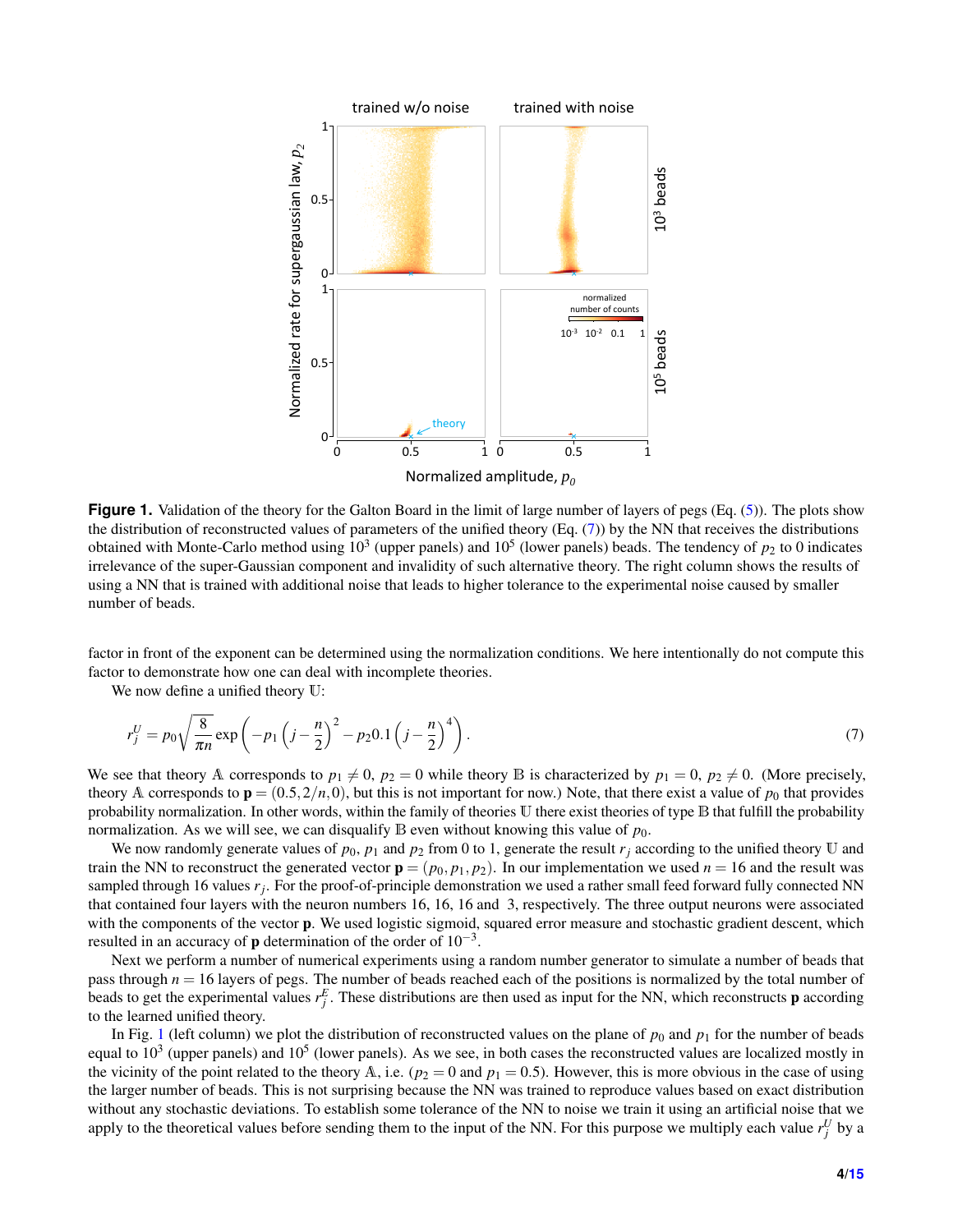<span id="page-4-0"></span>

**Figure 2.** Indirect measurement applied as a way to complete theory (Eq. [\(7\)](#page-3-0)) for the Galton Board. The distribution of reconstructed values of *p*<sup>1</sup> (defines the width of Gaussian distribution) is shown as a function of number of rows *n*. In the limit of large *n* the distribution show systematic tendency towards the known analytical answer (Eq. [\(5\)](#page-2-0)). The deviation in the region of small *n* provides an extension of the theory in the framework of Eq. [\(7\)](#page-3-0).

factor (1−0.005+0.01*r*), where *r* is random value from 0 to 1. As we can see from the comparison of the panels in Fig. [1,](#page-3-1) this results in a better localization of the distribution around the expected point (precise analysis shows that this improvement appears for both  $p_2$  and  $p_0$ ). This result demonstrates that this approach can be used to retrieve more efficiently the information from the experimental results with noise.

We can note that the distributions of reconstructed values are centered at a point that is close to, but notably different from the point predicted by the theory. This is an indication of the fact that the theory is valid in the limit  $n \geq 1$ , while we here use a large, but finite value,  $n = 16$ . In other words, we see the closest fitting of experimental data in the framework of theories described by the unified theory U. This observation leads to the next opportunity that we identify and describe in the next subsection.

#### **Completing a theory**

Suppose we have an incomplete theory  $\mathbb{A}(\alpha)$  that contains some free parameter  $\alpha$  (or several parameters). Alternatively we can have a hypothesis that some theoretical approach can be applied under the appropriate choice of a parameter that we were not able to determine. We can use the methodology described in the previous subsection to determine both the possibility and the appropriate values in such cases.

We generate a sequence of theoretical results for various values of parameters c and values of  $\alpha$  in the appropriate range:

$$
\mathbf{r}_i^A = \mathbf{A}(\alpha_i)\mathbf{c}_i,\tag{8}
$$

and train a NN to reconstruct the values of c and  $\alpha$ . We can then vary the experimental conditions c and send each result to the input of the trained NN. The agreement of the reconstructed values to the known experimental parameters **c** would indicate that the NN "relates" some features in the input to the ones peculiar to the theory  $\mathbb{A}(\alpha)$ . If such agreement is not observed, this procedure does not indicate weather such a theory can be applied or not. Alternatively, if the agreement for c is observed, but the values of  $\alpha$  are not exposing any systematic tendency, we can conclude that there is no appropriate choice for free parameter  $\alpha$ .

However, if, in some region of parameters, the reconstructed values of  $c$  are systematically close to the known values in the experiment, this procedure can show the systematic dependency of  $\alpha$  on the parameters **c**.

One can approximate the obtained dependencies and use the approximations as a heuristic way to complete the theory. However, this can also provide a hint for further development of a theory in a deductive way. For example, the possibility of applying certain assumptions or phenomenological model can become clear and be validated rigorously.

Finally, we would like to highlight that this procedure can be applied to determine the experimental conditions that are not known or even not measurable. This procedure can thus be treated as indirect measurement.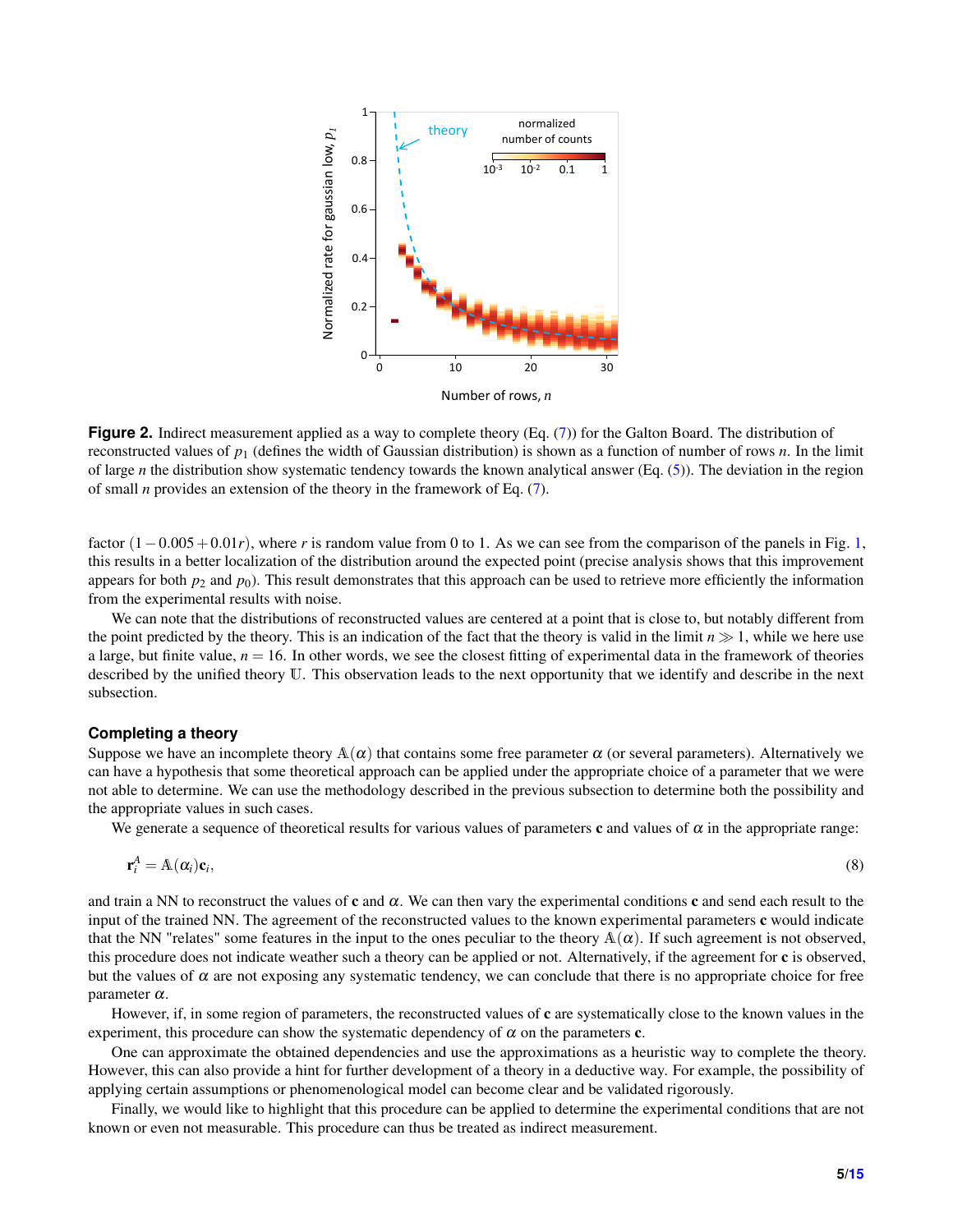As an illustrative example, we again use the Galton Board experiment. We assume that we determined only the fact of having a Gaussian distribution, but did not determine the coefficient that defines the spread. We can use Eq. [7](#page-3-0) with  $p_2 = 0$ . Then the unknown free parameter is  $p_1$  and our purpose is to determine its dependency on the number of rows  $n$ .

We perform numerical experiments with different number of rows from  $n = 2$  to  $n = 32$ . In all experiments we had  $10<sup>5</sup>$ beads. Using the same NN trained with noise as in the previous subsection, we reconstruct the value of  $p_1$  as a function of *n*. The result shown in Fig. [2](#page-4-0) clearly demonstrates that we can systematically determine the value of  $p_1$ . As expected, the result is close to the analytical dependency determined by the Eq. [\(5\)](#page-2-0) and shown with the dashed blue curve.

Note that for small values of *n* the determined values show a systematic deviation from the analytical trend. This is an indication that the analytical trend is not valid for small *n*. This procedure provides the possibility to not only see this but also measure and determine the closest choice of  $p_1$  in the framework of the theory (Eq. [\(7\)](#page-3-0)). In such a way, based on experimental data, we can perform an indirect measurement of any parameter and its dependency even beyond the range where the parameter has intended physical meaning.

#### **Indirect measurement**

We would like to note that the procedure described in the previous subsection can be applied also for indirect measurement of a real physical variable that defines physical conditions modeled by the theory. This means that we can use this procedure to perform indirect measurements of unknown parameters in the experiments and, in such a way, complete the information about experimental conditions in case they are not known for us. Moreover, instead of a theory we can use ab-initio simulations, which makes the method applicable for many complex situations. To do so one needs to parametrize the conditions of the process using knowledge about real conditions and perform sufficiently large set of ab-initio simulations to train NN for the described procedure.

#### **Why using NN?**

One can ask a very reasonable question: What is the benefit of using a NN instead of collecting all possible outcomes of a model and then determining, which one is the closest to the experimental measurement? To clarify the benefit, we note that this alternative procedure would inevitable require setting some metric for calculating the closeness between the known output and the measured result. This is the main trouble. First, the appropriate metric can be different for different regions in the parameters space. Second, it can be sensitive to the experimental noise. Finally, it can be sensitive to systematic distortions in the experimental measurements. For example, a systematic shift of a certain useful pattern can hamper its identification in case of using the mean standard deviation as the metric.

In the discussed methods (on the basis of NN), we only set the metric for a number of physical parameters and the effect of the used metric is more transparent. The NN is automatically adjusted to relate the parameters to the most indicative features in the output. As we showed, one can even train NN to have tolerance to noise and some distortions.

## **Application for the physics of laser-plasma interactions**

In this section we show how the discussed methodology can be applied for resolving long-standing questions in the field of high-intensity laser-plasma interactions. The process of such interactions is crucial for many applied and fundamental research direction related to the use of modern high-intensity lasers<sup>[27](#page-12-17)</sup>. Even compact table-top lasers can now produce pulses with relativistic intensity, which means that not only almost instantaneous ionization but also a relativistic, collective dynamics in the produced plasma can be caused on the surface of a target. This opens opportunities for driving large variety of highly non-linear interaction regimes and thus for converting laser energy into energetic particles or unique, tailored forms of radiation. This hold promise for numerous applications ranging from fundamental studies to new diagnostic tools in medicine and nuclear waste utilization<sup>[28](#page-12-18)[–31](#page-13-0)</sup>.

The ionization of solids leads to the formation of high-density plasma that hampers the penetration of laser radiation. However, the light pressure can be strong enough to cause relativistic, repeated shifts of electron bulks that is balanced by the attraction to the residual ions that are less mobile due to higher mass. Using the appropriate reference frame and some reasonable assumptions, one can reduce the problem to 1D radiation-plasma dynamics<sup>[32](#page-13-1)</sup>. However, the application of first principles leads to a highly complex problem formulation, which is largely inaccessible for analytical tools. At the same time, the use of ab-initio simulations lacks generality and is also of limited use due to commonly incomplete knowledge about experimental conditions. This naturally impedes search for useful regimes in a multi-dimensional space of parameters.

One way of overcoming this difficulty is developing phenomenological models $33-38$  $33-38$ , i.e. theories that are based on introducing entities (and the rules of their behavior) that model patterns systematically observed in ab-initio simulations. The applicability of such models is typically motivated and analyzed based on theoretical estimates.

Historically the first and probably the most known phenomenological model for the nonlinear radiation reflection from plasmas is referred to as the *relativistic oscillating mirror* (ROM)[33](#page-13-2). The underlying principle of this model states that the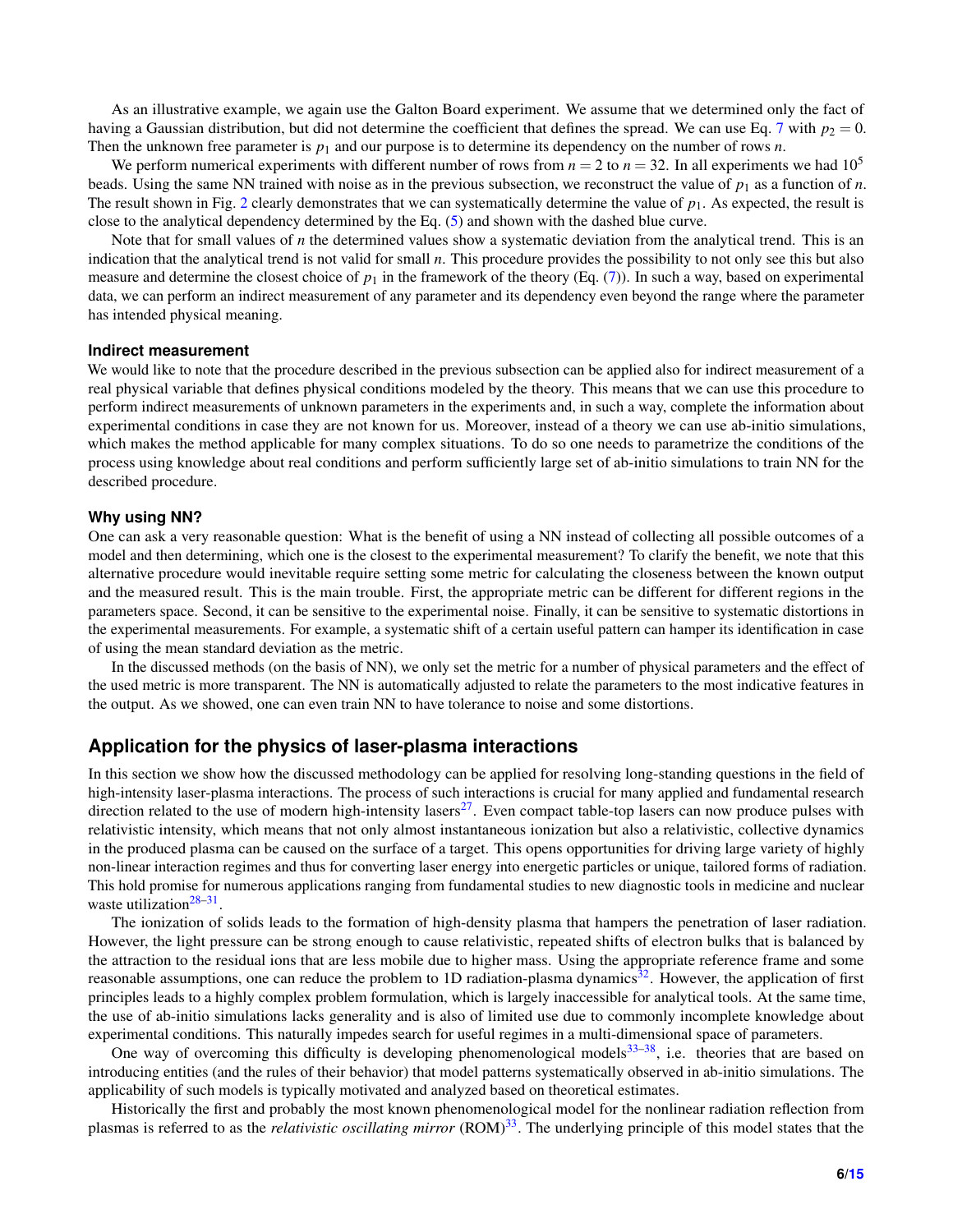reflection happens according to the Leontovich boundary condition (equality of incoming and outgoing energy fluxes) at some oscillating *apparent reflection point*, which can approach but not reach the relativistic speed limit just as real particles. When this point moves against the incident radiation with relativistic velocity, a quick transition is formed in the reflected radiation. High harmonics generated in such a way undergo a universal spectral law  $I_k \sim k^{-8/3}$ , where  $I_k$  is the intensity of *k*-th harmonic<sup>[39](#page-13-4)</sup>. Although some other trends in spectra are also observed in simulations<sup>[34,](#page-13-5) [37,](#page-13-6) [38,](#page-13-3) [40,](#page-13-7) [41](#page-13-8)</sup>, the observation of this trend in some experiments $42$  established a conviction in the validity and applicability of the ROM model.

An alternative model is referred to as the *relativistic electronic spring* (RES)<sup>[43,](#page-13-10)[44](#page-13-11)</sup>. The underlying principle of this model states that under the light pressure some varied part of foremost electrons becomes and remains bunched, while the resulted bunch moves so that its radiation precisely cancels out the incident radiation in the plasma bulk. The resulted description agrees well with ab-initio simulations in many aspects in a wide range of conditions and provides several important predictions<sup>[45,](#page-13-12) [46](#page-13-13)</sup> including the possibility of producing unprecedentedly intense and short bursts<sup>[43,](#page-13-10)[47,](#page-13-14)[48](#page-13-15)</sup> of radiation with controllable ellipticity<sup>[49](#page-13-16)</sup>. However, the experimental validation of the RES model is difficult. Current experiments are largely limited to the observation of high-harmonic spectra, which are typically analyzed in terms of the exponent of the power-law fall, while setting aside more peculiar signatures that can indicate the validity and applicability of the RES model. More accurate comparison requires cutting-edge experimental and theoretical developments based on reveling and retrieving indicative features in the experimental  $data^{50-53}$  $data^{50-53}$  $data^{50-53}$ . We now show how such analysis can be performed with the help of a NN on the basis of the methodology described in the previous section.

#### **Comparing the RES and the ROM models**

Here we show how we can use the measurable spectra of generated high-harmonics for comparing and determining the validity regions of the RES and ROM models. Although the procedure can be based on experimental data, here we use ab-initio simulations to obtain the spectra in the frequency range of up to harmonic order 12.8, which mimics the capabilities of typical experimental arrangements.

To perform the comparison, we need to develop a unification theory. Since the ROM model was intended and motivated for the case of sharp density drop at the plasma surface, we consider the RES equations for this case and also assume the most indicative case of P-polarized incidence:

<span id="page-6-0"></span>
$$
f_{\rm in}(x_s - t) = \frac{S}{2\cos^3\theta} \left( \sin\theta - \frac{\beta_y}{1 - \beta_x} \right),\tag{9}
$$

$$
\beta_x^2 + \beta_y^2 = 1,\tag{10}
$$

$$
\frac{dx_s}{dt} = \beta_x,\tag{11}
$$

$$
f_{\text{out}}^{RES}(x_s + t) := -\frac{S}{2\cos^3\theta} \left(\sin\theta - \frac{\beta_y}{1 + \beta_x}\right). \tag{12}
$$

Here  $f_{\text{in}}$  and  $f_{\text{out}}^{RES}$  are the shape of the incoming laser pulse and the shape of the outgoing reflected signal that carries generated high harmonics. The first three equations can be solved to find the temporal evolution  $x<sub>s</sub>(t)$  of the bunch that accommodates peripheral electrons according to the RES model. We can then substitute the obtained solution  $x<sub>s</sub>(t)$  into the fourth equation to obtain the outgoing signal  $f_{out}^{RES}(x+t)$ . The second equation implies the ultra-realistic limit for the bunch velocity components along the pulse propagation direction  $(\beta_x)$ , and along the electric field direction  $(\beta_y)$ . The shapes  $f_{in}$ and  $f_{\text{out}}^{RES}$  are given in laboratory reference frame, while the consideration is carried out in the moving reference frame<sup>[32](#page-13-1)</sup> that provides a way to account for arbitrary incidence angle θ. The relativistic similarity parameter *S* is defined as *S* = *n*/*a*, where *n* is the plasma density given in laboratory reference frame in critical units, *a* is the pulse field amplitude given in relativistic units; both units are computed relative to the laser wavelength  $\lambda = 1 \mu$ m. For more details see Ref.<sup>[43,](#page-13-10)[44](#page-13-11)</sup>.

The ROM model does not provide a complete set of differential equations for computing  $f_{\text{out}}^{ROM}$ . Instead the model provides a way to compute directly the indicative spectral properties. The only two essential assumptions that lead to this result are the Leontovich boundary conditions  $(f_{out}^{ROM}(x_{ARP} + t) = -f_{in}(x_{ARP} - t))$  and the fact that they are applied to the point  $x_{ARP}$  that passes through the stage of moving with the speed close to the speed of light against the incident radiation (in the moving reference frame). From Eqs. [\(9\)](#page-6-0) and [\(12\)](#page-6-0) we see that the boundary conditions of the RES model implies inequality between the incident and outgoing radiation. To provide a smooth transition between these types of boundary conditions and use *x<sup>s</sup>* as *xARP* (i.e. admitting the same relativistic motion) we modify the Eqs.  $(9 - 12)$  $(9 - 12)$  $(9 - 12)$  and formulate the unification theory: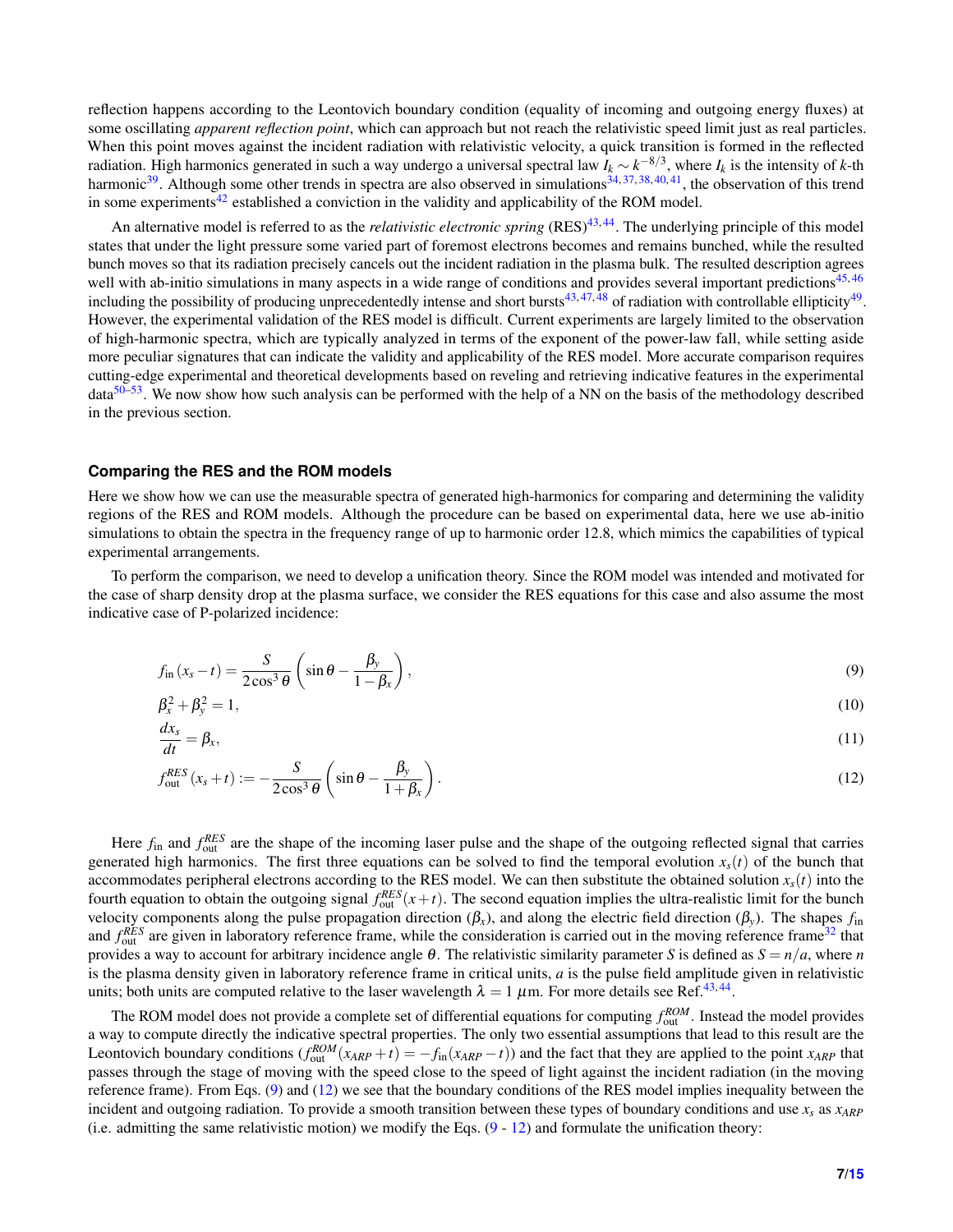<span id="page-7-0"></span>
$$
f_{\rm in}(x_s - t) = \frac{S}{2\cos^3\theta} \left( \sin\theta - \frac{\beta_y}{\left(1 - \beta_x\right)^{\frac{p+1}{2}}}\right),\tag{13}
$$

$$
\beta_x^2 + \beta_y^2 = 1,\tag{14}
$$
\n
$$
\frac{dx_s}{dt} = \beta_x,\tag{15}
$$

$$
\begin{aligned} dt &= \rho x, \\ f_{\text{out}}^U(x_s + t) &:= \end{aligned} \tag{12}
$$

$$
-\frac{S}{2\cos^3\theta}\left(\sin\theta-\frac{\beta_y}{\left(1-\beta_x\right)^{\frac{1-p}{2}}\left(1+\beta_x\right)^p}\right).
$$
\n(16)

Here we introduce the parameter p that provides the needed transition through its variation from 0 to 1. In the limit  $p = 1$ the Eqs. [\(13](#page-7-0) - [16\)](#page-7-0) coincide exactly with the equations of the RES model. In the limit  $p = 0$  the Eqs. [\(13\)](#page-7-0) and [\(16\)](#page-7-0) imply the Leontovich boundary conditions, while the solutions for *x<sup>s</sup>* include instances of approaching relativistic limit of motion against the incident radiation (see more details below). Thus the unified theory for  $p = 0$  exposes the same spectral properties as the ROM model. However, the unified theory still provides one particular way of completing the ROM model to a set of equations that determine not only spectral properties, but also the explicit form of *f*out. We thus will refer to this theory as the completed ROM or ROM<sup>c</sup>.

The numerical solution of Eqs.  $(13 - 15)$  $(13 - 15)$  $(13 - 15)$  is straightforward. From Eq.  $(13)$  one can express:

<span id="page-7-1"></span>
$$
\frac{\beta_{y}}{(1-\beta_{x})^{\frac{p+1}{2}}} = R = \sin\theta - 2S^{-1}\cos^{3}\theta f_{\text{in}}(x_{s}-t).
$$
\n(17)

One can see that when *R* changes sign, so does  $\beta_y$ . According to Eq. [\(14\)](#page-7-0), this means that  $\beta_x$  passes close to 1 or -1 as it was mentioned above. The Eq. [\(17\)](#page-7-1) together with Eq. [\(14\)](#page-7-0) have one relevant solution for  $\beta_x$ :

$$
\beta_x = 1 - g\left(R^2, p\right),\tag{18}
$$

where  $g(\alpha, p)$  is the indirect solution of the equation  $\alpha x^p + x - 2 = 0$ . We can solve this equation numerically and use this to determine the evolution  $x_s(t)$ . Then we can use Eq. [\(14\)](#page-7-0) to obtain  $f_{out}^U(x_s + t)$  and calculate its spectrum.

Once the unification theory is developed we can use it to calculate the spectra. For our studies we considered two-cycle laser pulse  $f_{\text{in}}(\eta = x - t)$  characterized by the vector potential in the form of  $\sim \sin(\eta + \phi) \sin^4(\eta/4)$ , which results in:

<span id="page-7-3"></span>
$$
f_{\text{in}}(\eta = x - t) = \sin^3(\eta/4) \times
$$
  
\n
$$
(\cos(\eta/4)\sin(\eta + \phi) + \sin(\eta/4)\cos(\eta + \phi)),
$$
\n(19)

where the phase  $\phi$  can have arbitrary value. For this study we set  $\phi = \pi/2$ .

We numerically solve the equations of the unified theory for the parameter space spanned by:

<span id="page-7-2"></span>
$$
\theta \in [0, 3\pi/8],\tag{20}
$$

$$
S \in [1, 10], \tag{21}
$$

$$
p \in [0,1]. \tag{22}
$$

Each spectrum was sampled with 16 equidistant points in the interval from 0 to harmonic order 12.8 and the value is converted to appropriate logarithmic units so that the values mostly lie in the interval from 0 to 1. Next we train the NN to reconstruct the values of *S*,  $\theta$  and *p* from this data. We use the same topology and training method of the NN as in the previous experiments with the Galton Board. The achieved accuracy was about  $3 \times 10^{-3}$  for the square error measure applied to the parameters normalized to unity.

Next, we perform a series of particle-in-cell (PIC) simulations for the parameter space spanned by Eqs. [\(20](#page-7-2) - [21\)](#page-7-2) and obtain spectra using the field distribution obtained in each simulation. For this purpose we used 1D version of PIC code ELMIS<sup>[54,](#page-13-19)[55](#page-14-1)</sup>. In all simulations we used field amplitude  $a = 200$  and the density determined in accordance to the value of *S*. The spectra are then sent to the input of the trained NN that provides the reconstructed values of parameters.

In Fig. [3](#page-8-0) we show the distribution of the values of the parameter *p* as a function of *S* and θ. The results point to the fact that in all cases the most appropriate choice of  $p$  is close to 1, which corresponds to the RES model.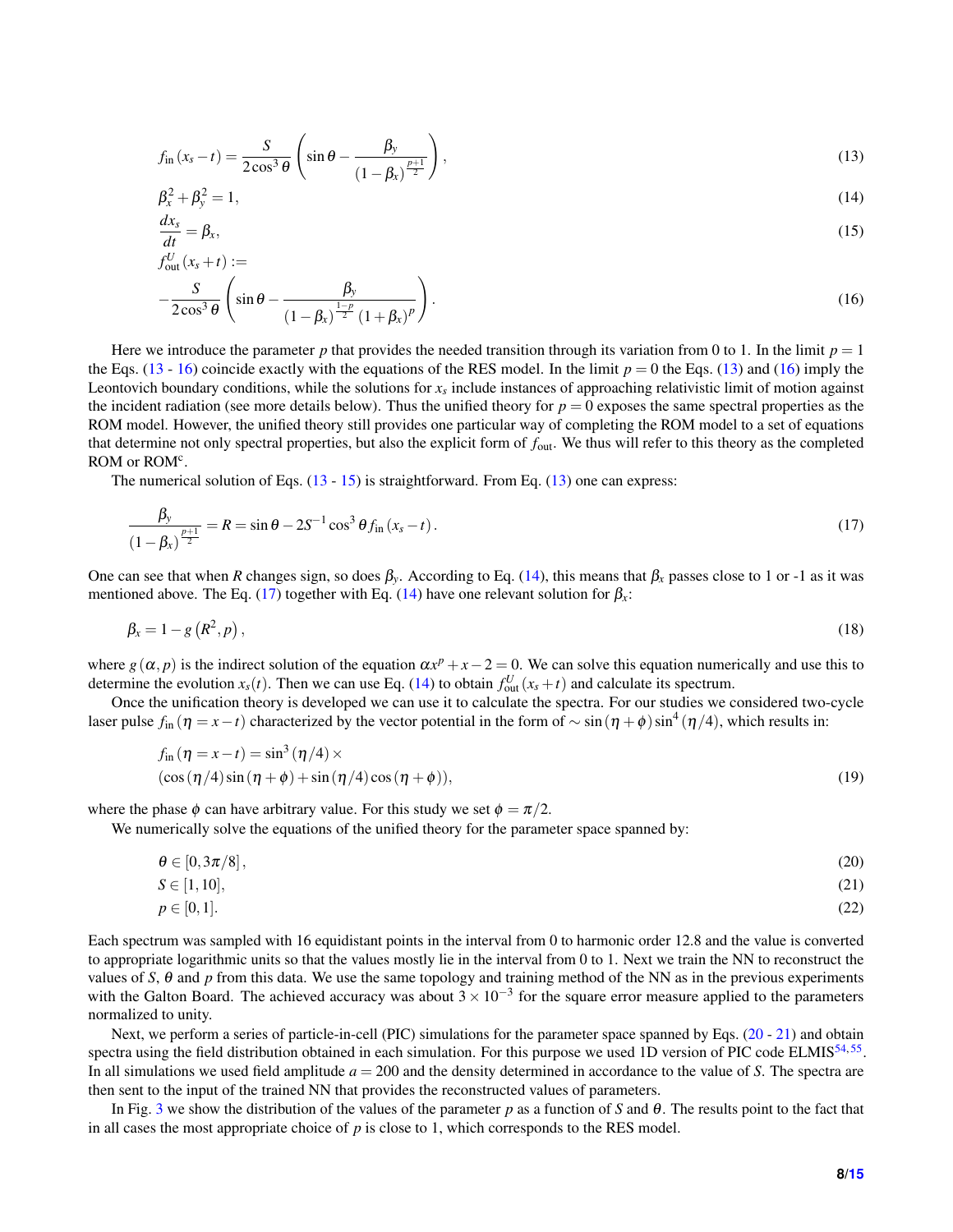<span id="page-8-0"></span>

**Figure 3.** Comparison of the RES and the ROM model. The RES-ROM unification parameter *p* (see Eqs. [\(13](#page-7-0) - [15\)](#page-7-0)) is shown as a function of the incidence angle θ and *S* (right panel). The distribution of *p* as a function of *S* is shown on the left panel.

#### **Advancing the RES model**

The original RES model has no fitting parameters and still describes fairly accurately the shape of the pulse computed with ab-initio PIC simulations for a wide range of relativistic laser-plasma interaction scenarios<sup>[44,](#page-13-11)[56](#page-14-2)</sup>. In particular, the model indicates the possibility of producing singularly intense XUV bursts, identifies the optimal conditions for this process<sup>[43,](#page-13-10)[56](#page-14-2)</sup> and determines the polarization states of the XUV bursts $49$ . However, the original RES theory does not predict the amplitude of these bursts that appear as singular points for the theory.

These bursts are originated from the singularity of the second term in the right-hand side of Eq. [\(12\)](#page-6-0), when β*<sup>y</sup>* changes sign and  $\beta_x$  becomes close to -1 according to Eq. [\(10\)](#page-6-0). To see this one can substitute  $\beta_y/(1-\beta_x)$  expressed from Eq. [\(9\)](#page-6-0) into Eq. [\(12\)](#page-6-0):

$$
f_{\text{out}}^{RES} := -\frac{S\sin\theta}{\cos^3\theta} + f_{\text{in}} + \frac{2}{1+\beta_x} \left( \frac{S\sin\theta}{2\cos^3\theta} - f_{\text{in}} \right). \tag{23}
$$

One can formally bound the resulting field through introducing a constant  $\alpha$  that is close to, but less than, unity:

<span id="page-8-1"></span>
$$
f_{\text{out}}^{RES} := -\frac{S\sin\theta}{\cos^3\theta} + f_{\text{in}} + \frac{2}{1 + \alpha\beta_x} \left(\frac{S\sin\theta}{2\cos^3\theta} - f_{\text{in}}\right),\tag{24}
$$

and also relate  $\alpha$  to the effective bounding gamma factor  $\gamma_b$  in terms of Eq. [\(10\)](#page-6-0):

$$
\alpha = \sqrt{1 - \gamma_b^{-2}}.\tag{25}
$$

Large values  $\gamma_b > 10$  result in  $0.99 < \alpha < 1$  and thus almost do not affect the values of  $f_{\text{out}}^{RES}$  everywhere except the vicinity of  $\beta_x = -1$ , where they formally bound the result. This bound, however, affects crucially the high-frequency end of the spectra measurable in experiments. Simulations show<sup>[47](#page-13-14)</sup> that the amplitude of the XUV bursts can be up to factor 20 times higher than that of the incident radiation and this factor grows with the laser intensity in a complex way. This means that determining  $\gamma_b$  is a matter of theory beyond the self-similarity  $S = n/a$  implied by the RES model. Determining  $\gamma_b$  is thus an important theoretical problem for both experimental validations and future applications of ultra-intense XUV bursts.

Serebryakov et al. (see Ref. $45$ ) analyzed the possibility to relate the bounding factor to the actual gamma factor of electrons in the bunch. However, the electrons in the bunch have only similar velocity, but genuinely different gamma factors, since they all experience different acceleration over different intervals of time<sup>[44](#page-13-11)</sup>.

We will now use the methodology of indirect measurements to examine heuristically the appropriate values of  $\gamma_b$  as a function of laser field amplitude. We use the RES model extended with parameter  $\alpha$  through Eq. [\(24\)](#page-8-1). We obtain the same spectral data for various parameters in the space spanned by:

$$
\theta \in [0, 3\pi/8], \tag{26}
$$

$$
S \in [1, 10],
$$
  
\n
$$
\alpha \in [0, 1].
$$
\n(27)

We train the same kind of NN and reach roughly the same level of accuracy of determining these parameters on the basis of spectral data.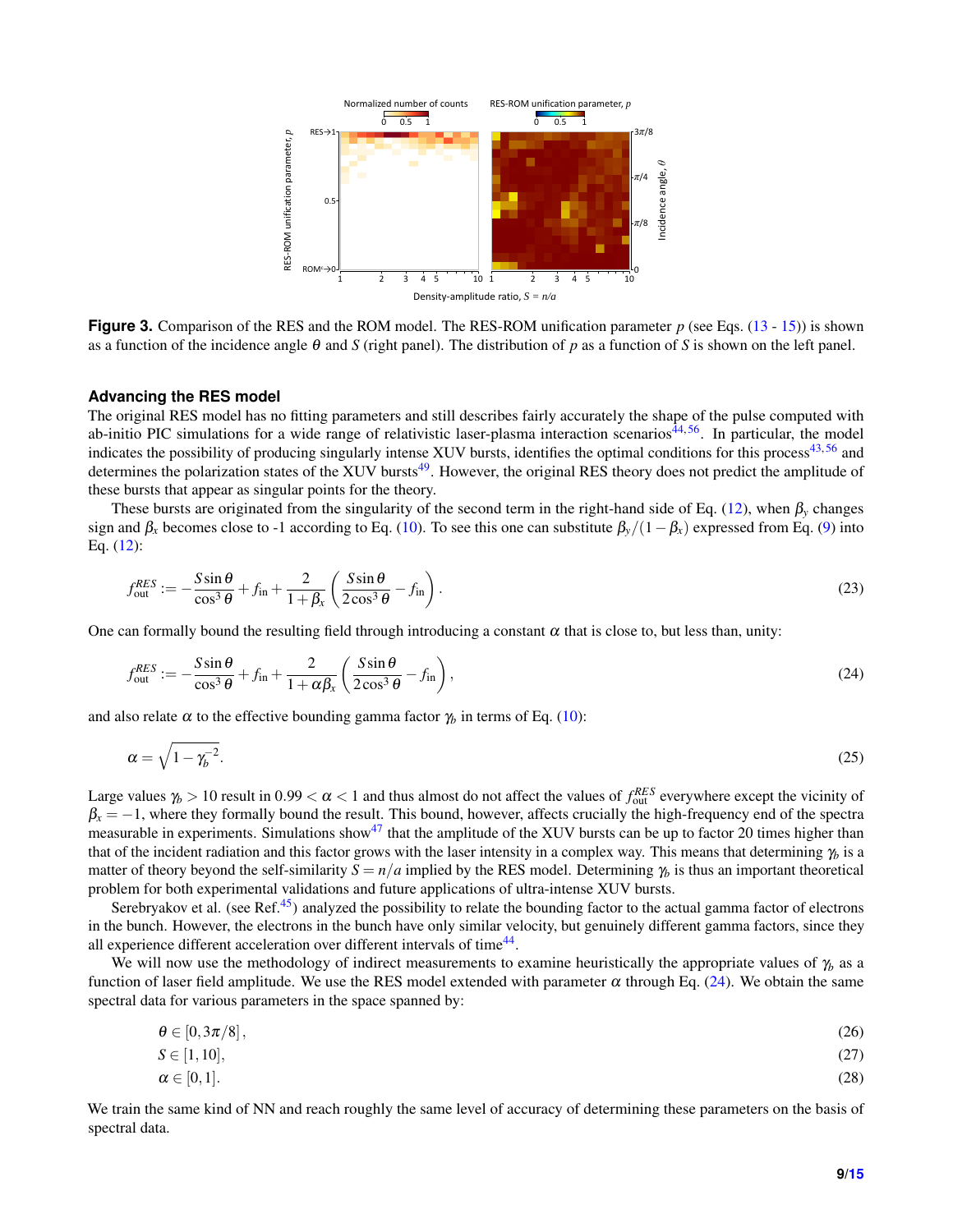<span id="page-9-0"></span>

**Figure 4.** Indirect measurement of the γ*<sup>b</sup>* parameter for the extension of the RES model according to Eq. [\(24\)](#page-8-1). The distribution of reconstructed values of γ*<sup>b</sup>* are shown as a function of the laser field amplitude *a* for 1 < *S* < 10 (left panel) and for  $3 < S < 10$  (right panel).

Next, we perform a series of PIC simulations for  $\theta \in [0,3\pi/8]$ ,  $S \in [1,10]$  and field amplitudes  $a \in [5,500]$ , which is relevant to current and near-future experiments. The obtained spectra are used as inputs for the trained ANN that reconstructs the values of  $\alpha$ . In Fig. [4](#page-9-0) we see that heuristic value of  $\gamma_b \approx 10$  appears as universal for the amplitude values  $a \gtrsim 10$ . On the right panel we also see that this tendency becomes more prominent for large values of *S*.

This result can be used either directly to advance heuristically the RES model or for further theoretical analysis of the physics of the process. Note, that since the parameter γ*<sup>b</sup>* has no meaning in terms of first principles we can hardly determine it from these principles. In opposite, we here determine its value in terms of its intended role as a parameter of the extended RES model.

#### **Indirect measurements based on incomplete knowledge about experimental conditions**

The previous examples primarily concerned the questions of theory. As a final example we demonstrate how we can make a clear use of the discussed methodology in complex experiments, when the information about the initial conditions of the studied process is not complete. This is not related to the use of any models and can be based on ab-initio simulations. However, here, we again use the RES model and ab-initio PIC simulations to mimic such experimental scenarios.

Suppose we perform an experiment about high-harmonic generation through the interaction of a high-intensity laser pulse with a solid target. We know and can vary the incidence angle  $\theta$ . We also know the duration and the amplitude of the laser pulse. However, we do not know the carrier envelope phase (CEP)  $\phi$  and we do not know precisely the density profile that is the result of plasma spreading after heating by foregoing laser radiation. This is rather common experimental situation.

We will mimic the unknown initial plasma state through considering a steep density profile with unknown density in the plasma bulk. This can be related to any plasma distribution through the approach of effective *S*-number proposed in Ref.<sup>[56](#page-14-2)</sup>. Note, however, that this is just for showing proofs of principles and one can use any plasma density profile in both RES and PIC calculations<sup>[44](#page-13-11)</sup>.

We will assume that the pulse has the form given by Eq.  $(19)$  with amplitude  $a = 200$ . The limited knowledge about plasma density *n* can be interpreted as limited knowledge about the  $S = n/a$ , which we assume to stay in the range  $S \in [1, 10]$ .

In Fig. [5](#page-10-0) we show common spectral data obtained for various values of *S*, θ and φ. One can see that the data contains sophisticated features that depend on parameters in a complex way. Although they seemed to encode ambitiously the scenario of interaction and the initial conditions, it would be very difficult to describe them using human language so that one can determine the initial conditions systematically. Developing a methodology of retrieving such information from the spectral data appears as an intrinsically complex problem that is a matter of advanced developments<sup>[52,](#page-13-20)[53](#page-13-18)</sup>. Here we demonstrate that this problem can be solved with a NN.

Note, that in essence the results of the RES model (red curves) agree with the results of PIC simulations. However, since the agreement is not ideal and in some cases is rather poor, the problem of reconstructing initial conditions based on the RES model is not trivial. This requires appealing to some essential features rather than to ideal memory about the states. This mimics the possible experimental limitations related to natural noise or potentially systematic distortions.

We use the same kind of NN and train it to reconstruct values of  $\phi$ ,  $\theta$  and *S* on the basis of spectral data obtained via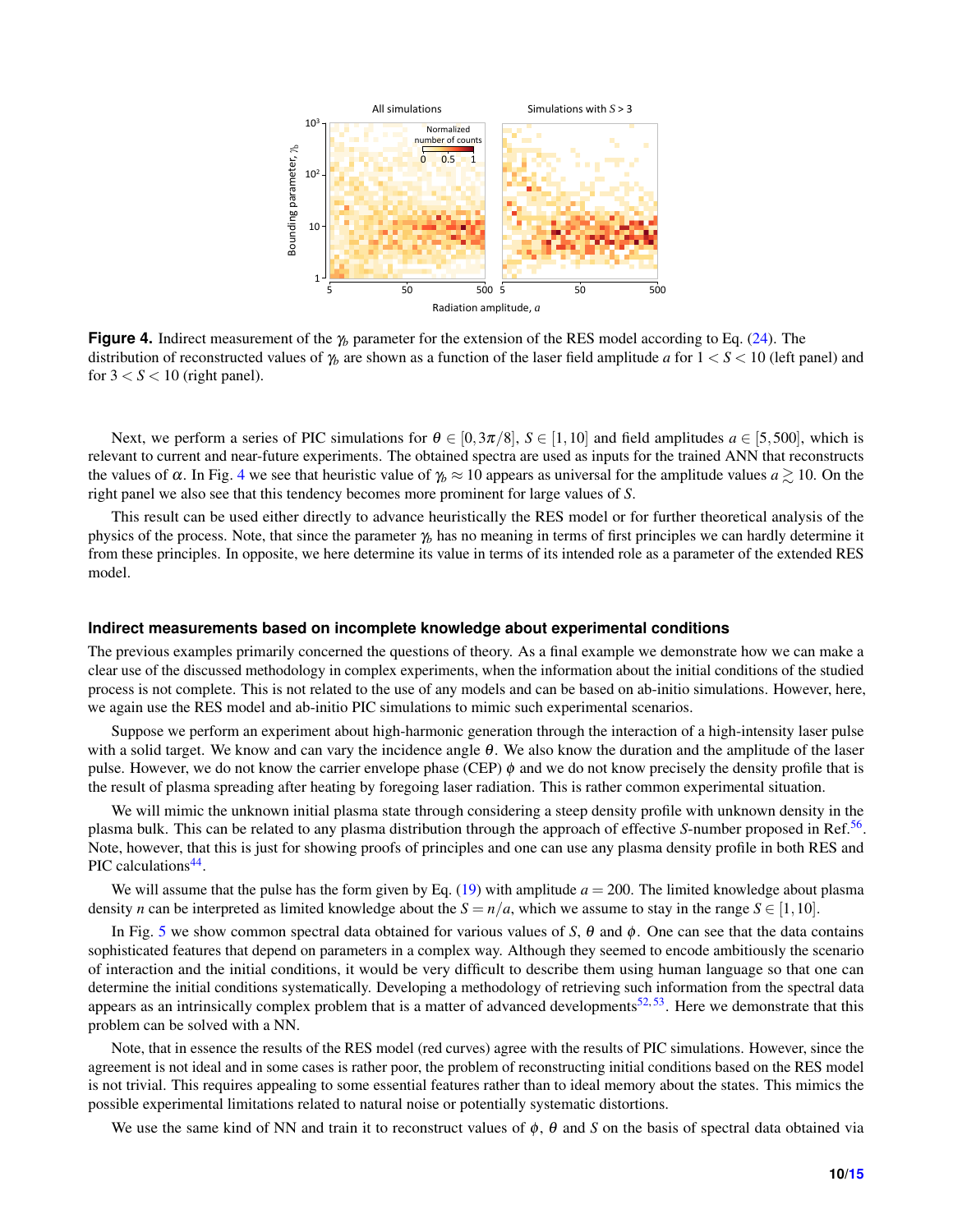<span id="page-10-0"></span>

Spectra obtained with ab-initio simulations  $(-)$  and with RES theory  $(-)$ 

**Figure 5.** Some spectra obtained with the PIC simulations (black) and the numerical solution of the RES model (red) for different parameters *S*,  $\theta$  and  $\phi$ .

numerical solutions of the RES model in the parameter space spanned by:

$$
\theta \in [\pi/8, 3\pi/8],
$$
  
\n
$$
S \in [1, 10],
$$
  
\n
$$
\phi \in [0, \pi].
$$
\n(30)  
\n(31)

To mimic real experiments we perform PIC simulations with the parameters in the same parameter space. We then use the obtained spectral data to see whether the NN can identify correctly the phase values used in simulations. The results are shown in Fig. [6.](#page-11-4)

As one can see in Fig. [6](#page-11-4) (a), all the results of the NN are mostly located around the diagonal that corresponds to accurate reconstruction of the phase φ. However, from the diagram for the standard deviation (shown in the insert to the right) the accuracy of the reconstruction varies with parameters θ and *S*.

There could be two reasons for this. First, potentially the RES model has different accuracy for different parameters and this affects the accuracy of reconstruction. Second, the physics of the process can potentially provide more indicative feature for certain ranges of parameters. This conclusion indicates an important capability of this methodology. The accuracy of the reconstruction of the known parameters can show where (in the parameter space) the used theoretical model (or the setup for simulations) is more adequate. Alternatively, this accuracy can indicate where the physics of the process provides more indicative features in the data used for the reconstruction. Moreover, if we can vary the range of used data, we can determine where these features are located.

One trivial outcome of this observation is the possibility to chose the parameters that are most useful for the reconstruction. In our case this is show in Fig.  $6$  (b).

Finally, we demonstrate that the procedure can be efficiently used in case of limited knowledge about the experimental data. As we see in Fig. [6](#page-11-4) (c), the phase can be reconstructed fairly accurate even if we do not know precisely the plasma density distribution.

## **Conclusions**

In this paper we discussed and demonstrated the possibility of using machine learning for validating and advancing theories, as well as performing indirect measurements with incomplete knowledge about experimental conditions. The procedure is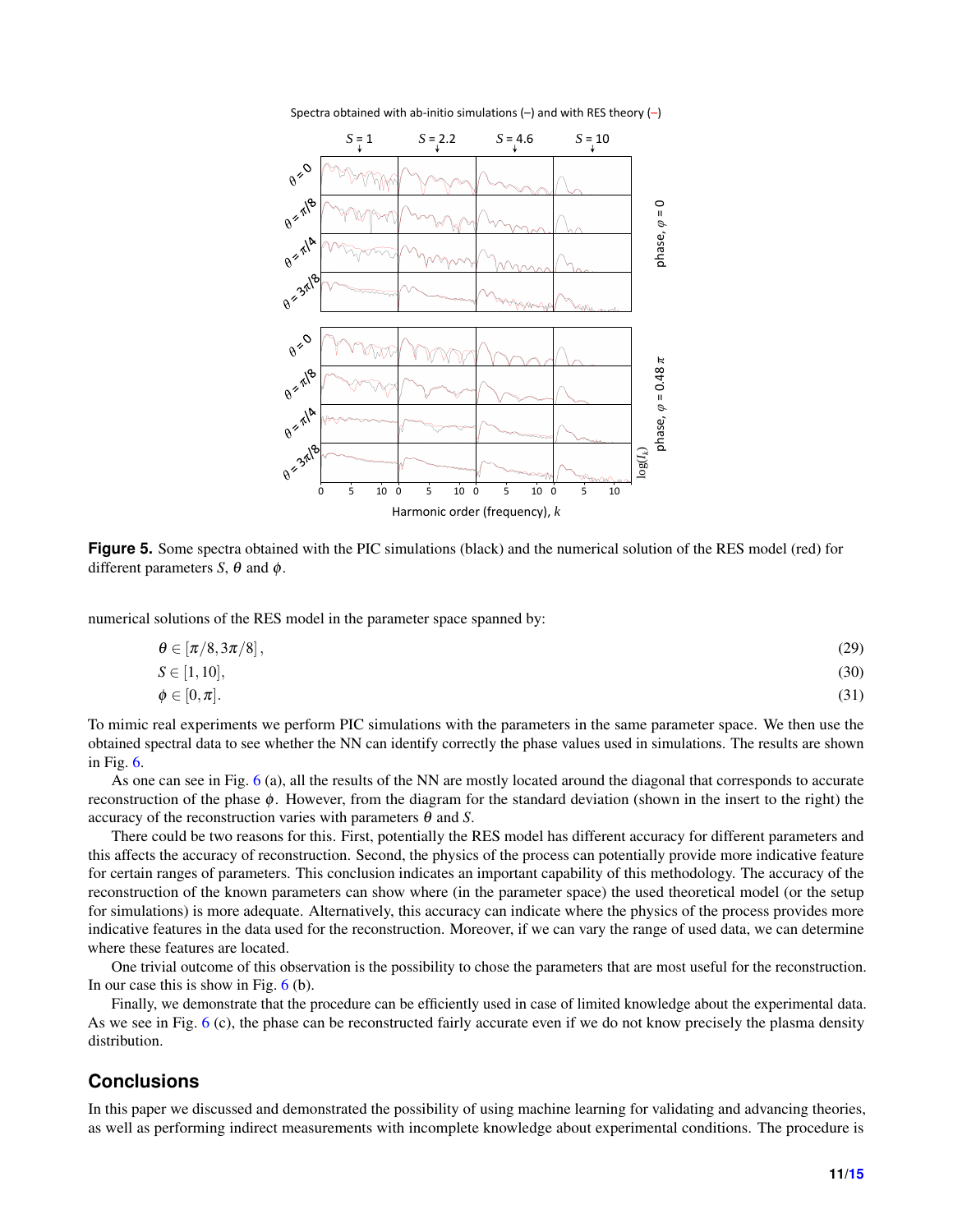<span id="page-11-4"></span>

**Figure 6.** The demonstration of indirect measurement of the pulse carrier envelope phase φ based on spectral data obtained with PIC simulations. The used NN was trained with the RES model. Panel (a) shows all results and the insert to the left shows the notations and standard deviation for different groups of PIC simulations. Panel (b) shows the results for  $\theta = \pi/4$  and *S* = 4.6 that are optimal for accurate reconstruction. Panel (c) shows the result for the optimal  $\theta = \pi/8$  in case we have no precise information about  $S \in [2.2, 10]$ .

based on the possibility of using NN for establishing the relation between various parameters (of the process and theory) and the features that might be poorly accessible for description with human language. First, we showed how this can be used to validate, compare and advance theoretical models. Next, we showed how this can be used to perform indirect measurement of parameters of the experiment or theory based on experimental data, even if we have incomplete knowledge about experimental conditions. Finally, we outline that one can use the accuracy of the reconstruction of the known parameters for the identification of indicative features and their locations in the experimental data.

## **References**

- <span id="page-11-0"></span>1. Spears, B. K. *et al.* Deep learning: A guide for practitioners in the physical sciences. *Phys. Plasmas* 25, 080901, DOI: <10.1063/1.5020791> (2018).
- <span id="page-11-1"></span>2. Carrasquilla, J. & Melko, R. G. Machine learning phases of matter. *Nat. Phys.* 13, 431–434, DOI: <10.1038/nphys4035> (2017).
- <span id="page-11-2"></span>3. Deng, D.-L., Li, X. & Das Sarma, S. Machine learning topological states. *Phys. Rev. B* 96, 195145, DOI: [10.1103/](10.1103/PhysRevB.96.195145) [PhysRevB.96.195145](10.1103/PhysRevB.96.195145) (2017).
- <span id="page-11-3"></span>4. Krenn, M., Malik, M., Fickler, R., Lapkiewicz, R. & Zeilinger, A. Automated Search for new Quantum Experiments. *Phys. Rev. Lett.* 116, 090405, DOI: <10.1103/PhysRevLett.116.090405> (2016).
- 5. Carleo, G. & Troyer, M. Solving the quantum many-body problem with artificial neural networks. *Sci. (New York, N.Y.)* 355, 602–606, DOI: <10.1126/science.aag2302> (2017).
- 6. Broecker, P., Carrasquilla, J., Melko, R. G. & Trebst, S. Machine learning quantum phases of matter beyond the fermion sign problem. *Sci. Reports* 7, 8823, DOI: <10.1038/s41598-017-09098-0> (2017).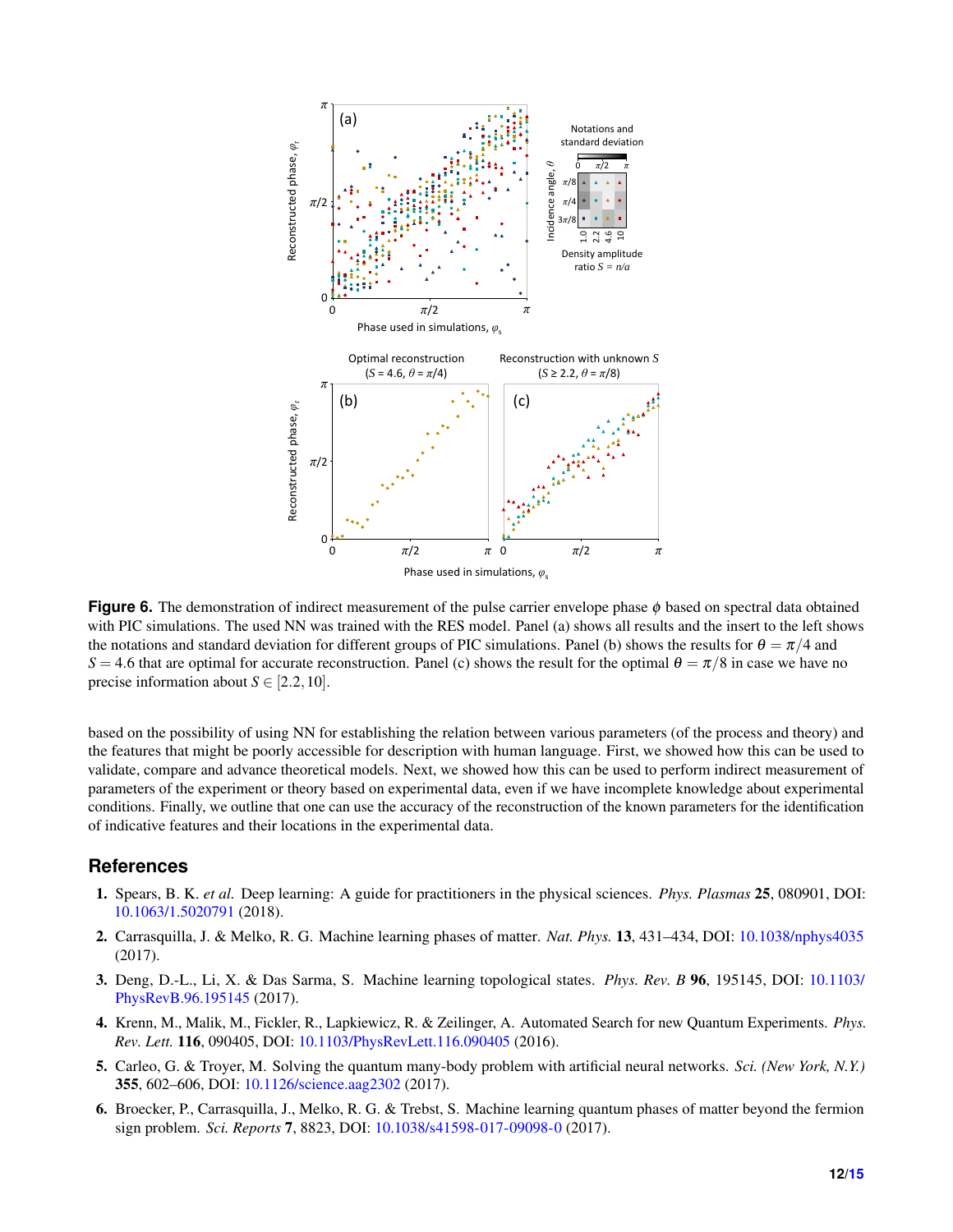- <span id="page-12-0"></span>7. Ch'ng, K., Carrasquilla, J., Melko, R. G. & Khatami, E. Machine Learning Phases of Strongly Correlated Fermions. *Phys. Rev. X* 7, 031038, DOI: <10.1103/PhysRevX.7.031038> (2017).
- <span id="page-12-1"></span>8. Torlai, G. & Melko, R. G. Learning thermodynamics with Boltzmann machines. *Phys. Rev. B* 94, 165134, DOI: <10.1103/PhysRevB.94.165134> (2016).
- <span id="page-12-2"></span>9. Li, L. *et al.* Understanding machine-learned density functionals. *Int. J. Quantum Chem.* 116, 819–833, DOI: [10.1002/qua.](10.1002/qua.25040) [25040](10.1002/qua.25040) (2016).
- <span id="page-12-3"></span>10. Baldi, P., Sadowski, P. & Whiteson, D. Searching for exotic particles in high-energy physics with deep learning. *Nat. Commun.* 5, 4308, DOI: <10.1038/ncomms5308> (2014).
- <span id="page-12-4"></span>11. Cannas, B., Fanni, A., Sonato, P. & Zedda, M. A prediction tool for real-time application in the disruption protection system at JET. *Nucl. Fusion* 47, 1559–1569, DOI: <10.1088/0029-5515/47/11/018> (2007).
- 12. Vega, J. *et al.* Results of the JET real-time disruption predictor in the ITER-like wall campaigns. *Fusion Eng. Des.* 88, 1228–1231, DOI: <10.1016/J.FUSENGDES.2013.03.003> (2013).
- <span id="page-12-5"></span>13. Rea, C. & Granetz, R. S. Exploratory Machine Learning Studies for Disruption Prediction Using Large Databases on DIII-D. *Fusion Sci. Technol.* 74, 89–100, DOI: <10.1080/15361055.2017.1407206> (2018).
- <span id="page-12-6"></span>14. Humbird, K. D., Peterson, J. L. & McClarren, R. G. Deep neural network initialization with decision trees. (2017). [1707.00784.](1707.00784)
- 15. Nora, R., Peterson, J. L., Spears, B. K., Field, J. E. & Brandon, S. Ensemble simulations of inertial confinement fusion implosions. *Stat. Analysis Data Mining: The ASA Data Sci. J.* 10, 230–237, DOI: <10.1002/sam.11344> (2017).
- <span id="page-12-7"></span>16. Peterson, J. L. *et al.* Zonal flow generation in inertial confinement fusion implosions. *Phys. Plasmas* 24, 032702, DOI: <10.1063/1.4977912> (2017).
- <span id="page-12-8"></span>17. Wang, L. Discovering phase transitions with unsupervised learning. *Phys. Rev. B* 94, 195105, DOI: [10.1103/PhysRevB.94.](10.1103/PhysRevB.94.195105) [195105](10.1103/PhysRevB.94.195105) (2016).
- 18. van Nieuwenburg, E. P. L., Liu, Y.-H. & Huber, S. D. Learning phase transitions by confusion. *Nat. Phys.* 13, 435–439, DOI: <10.1038/nphys4037> (2017).
- <span id="page-12-9"></span>19. Hu, W., Singh, R. R. P. & Scalettar, R. T. Discovering phases, phase transitions, and crossovers through unsupervised machine learning: A critical examination. *Phys. Rev. E* 95, 062122, DOI: <10.1103/PhysRevE.95.062122> (2017).
- <span id="page-12-10"></span>20. Tracey, B. D., Duraisamy, K. & Alonso, J. J. A Machine Learning Strategy to Assist Turbulence Model Development. In *53rd AIAA Aerospace Sciences Meeting*, DOI: <10.2514/6.2015-1287> (American Institute of Aeronautics and Astronautics, Reston, Virginia, 2015).
- <span id="page-12-11"></span>21. Gao, X. & Duan, L.-M. Efficient representation of quantum many-body states with deep neural networks. *Nat. Commun.* 8, 662, DOI: <10.1038/s41467-017-00705-2> (2017).
- <span id="page-12-12"></span>22. Glasser, I., Pancotti, N., August, M., Rodriguez, I. D. & Cirac, J. I. Neural-Network Quantum States, String-Bond States, and Chiral Topological States. *Phys. Rev. X* 8, 011006, DOI: <10.1103/PhysRevX.8.011006> (2018).
- <span id="page-12-13"></span>23. Huertas-Company, M. *et al.* Deep Learning Identifies High- z Galaxies in a Central Blue Nugget Phase in a Characteristic Mass Range. *The Astrophys. J.* 858, 114, DOI: <10.3847/1538-4357/aabfed> (2018).
- <span id="page-12-14"></span>24. Lam, C. & Kipping, D. A machine learns to predict the stability of circumbinary planets. *Mon. Notices Royal Astron. Soc.* 476, 5692–5697, DOI: <10.1093/mnras/sty022> (2018).
- <span id="page-12-15"></span>25. The Galton Board, DOI: [https://en.wikipedia.org/wiki/Bean\\_machine.](https://en.wikipedia.org/wiki/Bean_machine)
- <span id="page-12-16"></span>26. Hornik, K. Approximation capabilities of multilayer feedforward networks. *Neural Networks* 4, 251–257, DOI: [10.1016/](10.1016/0893-6080(91)90009-T) [0893-6080\(91\)90009-T](10.1016/0893-6080(91)90009-T) (1991).
- <span id="page-12-17"></span>27. Mourou, G. A., Tajima, T. & Bulanov, S. V. Optics in the relativistic regime. *Rev. Mod. Phys.* 78, 309–371, DOI: <10.1103/RevModPhys.78.309> (2006).
- <span id="page-12-18"></span>28. Esarey, E., Schroeder, C. B. & Leemans, W. P. Physics of laser-driven plasma-based electron accelerators. *Rev. Mod. Phys.* 81, 1229–1285, DOI: <10.1103/RevModPhys.81.1229> (2009).
- 29. Teubner, U. & Gibbon, P. High-order harmonics from laser-irradiated plasma surfaces. *Rev. Mod. Phys.* 81, 445–479, DOI: <10.1103/RevModPhys.81.445> (2009).
- 30. Daido, H., Nishiuchi, M. & Pirozhkov, A. S. Review of laser-driven ion sources and their applications. *Reports on Prog. Phys.* 75, 056401, DOI: <10.1088/0034-4885/75/5/056401> (2012).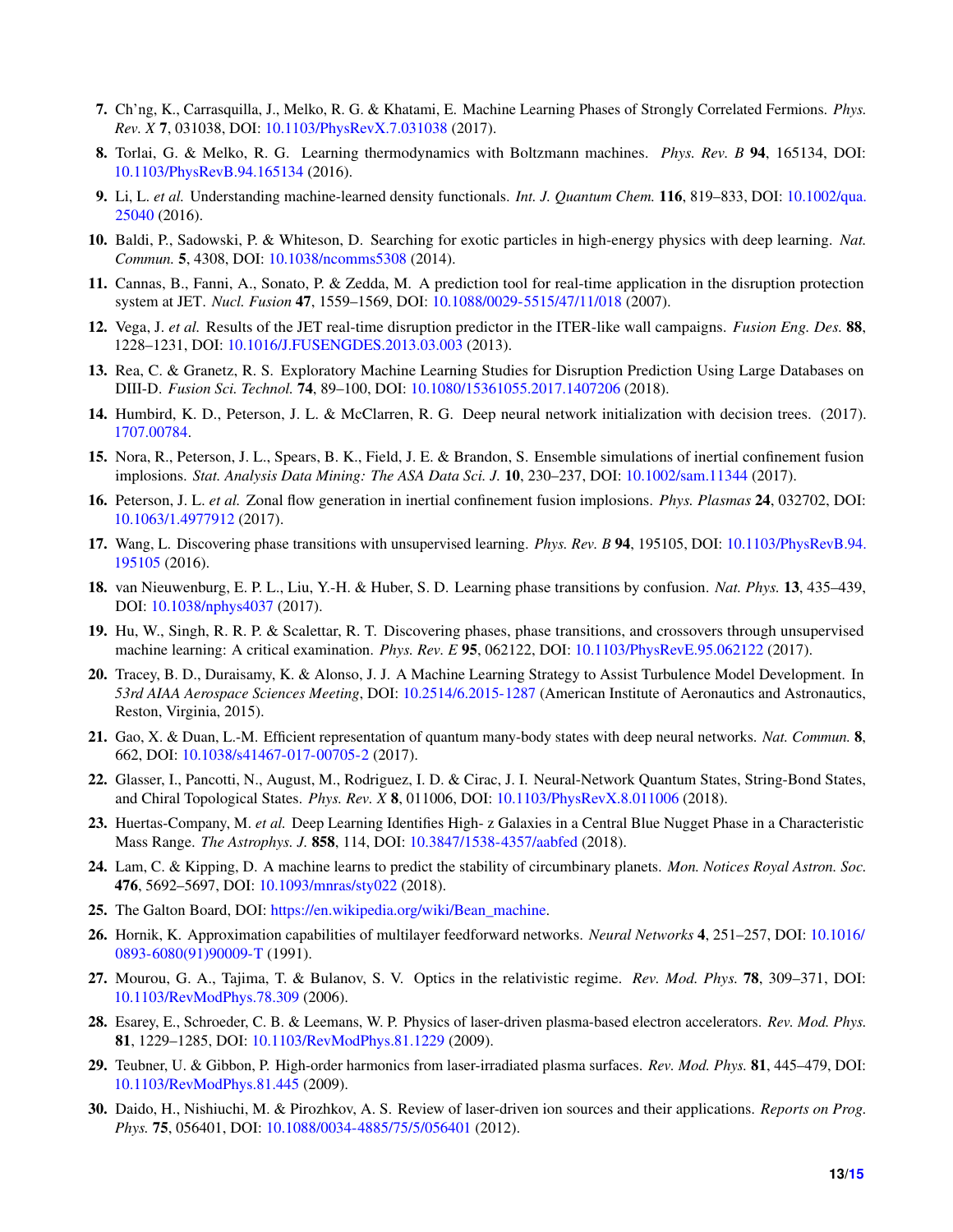- <span id="page-13-0"></span>31. Macchi, A., Borghesi, M. & Passoni, M. Ion acceleration by superintense laser-plasma interaction. *Rev. Mod. Phys.* 85, 751–793, DOI: <10.1103/RevModPhys.85.751> (2013).
- <span id="page-13-1"></span>32. Bourdier, A. Oblique incidence of a strong electromagnetic wave on a cold inhomogeneous electron plasma. Relativistic effects. *Phys. Fluids* 26, 1804, DOI: <10.1063/1.864355> (1983).
- <span id="page-13-2"></span>33. Gordienko, S., Pukhov, A., Shorokhov, O. & Baeva, T. Relativistic Doppler Effect: Universal Spectra and Zeptosecond Pulses. *Phys. Rev. Lett.* 93, 115002, DOI: <10.1103/PhysRevLett.93.115002> (2004).
- <span id="page-13-5"></span>34. Pirozhkov, A. S. *et al.* Attosecond pulse generation in the relativistic regime of the laser-foil interaction: The sliding mirror model. *Phys. Plasmas* 13, 013107, DOI: <10.1063/1.2158145> (2006).
- 35. Quéré, F. *et al.* Coherent Wake Emission of High-Order Harmonics from Overdense Plasmas. *Phys. Rev. Lett.* 96, 125004, DOI: <10.1103/PhysRevLett.96.125004> (2006).
- 36. Sanz, J., Debayle, A. & Mima, K. Model for ultraintense laser-plasma interaction at normal incidence. *Phys. Rev. E* 85, 046411, DOI: <10.1103/PhysRevE.85.046411> (2012).
- <span id="page-13-6"></span>37. Debayle, A., Sanz, J., Gremillet, L. & Mima, K. Toward a self-consistent model of the interaction between an ultra-intense, normally incident laser pulse with an overdense plasma. *Phys. Plasmas* 20, 053107, DOI: <10.1063/1.4807335> (2013).
- <span id="page-13-3"></span>38. Debayle, A., Sanz, J. & Gremillet, L. Self-consistent theory of high-order harmonic generation by relativistic plasma mirror. *Phys. Rev. E* 92, 053108, DOI: <10.1103/PhysRevE.92.053108> (2015).
- <span id="page-13-4"></span>39. Baeva, T., Gordienko, S. & Pukhov, A. Theory of high-order harmonic generation in relativistic laser interaction with overdense plasma. *Phys. Rev. E* 74, 046404, DOI: <10.1103/PhysRevE.74.046404> (2006).
- <span id="page-13-7"></span>40. Boyd, T. J. M. & Ondarza-Rovira, R. Anomalies in Universal Intensity Scaling in Ultrarelativistic Laser-Plasma Interactions. *Phys. Rev. Lett.* 101, 125004, DOI: <10.1103/PhysRevLett.101.125004> (2008).
- <span id="page-13-8"></span>41. Boyd, T. & Ondarza-Rovira, R. Plasma effects in high harmonic spectra from ultrarelativistic laser–plasma interactions. *Phys. Lett. A* 380, 1368–1372, DOI: <10.1016/j.physleta.2016.02.008> (2016).
- <span id="page-13-9"></span>42. Dromey, B. *et al.* High harmonic generation in the relativistic limit. *Nat. Phys.* 2, 456–459, DOI: <10.1038/nphys338> (2006).
- <span id="page-13-10"></span>43. Gonoskov, A. A., Korzhimanov, A. V., Kim, A. V., Marklund, M. & Sergeev, A. M. Ultrarelativistic nanoplasmonics as a route towards extreme-intensity attosecond pulses. *Phys. Rev. E* 84, 046403, DOI: <10.1103/PhysRevE.84.046403> (2011).
- <span id="page-13-11"></span>44. Gonoskov, A. Theory of relativistic radiation reflection from plasmas. *Phys. Plasmas* 25, 013108, DOI: <10.1063/1.5000785> (2018).
- <span id="page-13-12"></span>45. Serebryakov, D. A., Nerush, E. N. & Kostyukov, I. Y. Incoherent synchrotron emission of laser-driven plasma edge. *Phys. Plasmas* 22, 123119, DOI: <10.1063/1.4938206> (2015).
- <span id="page-13-13"></span>46. Svedung Wettervik, B., Gonoskov, A. & Marklund, M. Prospects and limitations of wakefield acceleration in solids. *Phys. Plasmas* 25, 013107, DOI: <10.1063/1.5003857> (2018).
- <span id="page-13-14"></span>47. Bashinov, A., Gonoskov, A., Kim, A., Mourou, G. & Sergeev, A. New horizons for extreme light physics with mega-science project XCELS. *The Eur. Phys. J. Special Top.* 223, 1105–1112, DOI: <10.1140/epjst/e2014-02161-7> (2014).
- <span id="page-13-15"></span>48. Fuchs, J. *et al.* Plasma devices for focusing extreme light pulses. *The Eur. Phys. J. Special Top.* 223, 1169–1173, DOI: <10.1140/epjst/e2014-02169-y> (2014).
- <span id="page-13-16"></span>49. Blanco, M., Flores-Arias, M. T. & Gonoskov, A. Controlling the ellipticity of attosecond pulses produced by laser irradiation of overdense plasmas. DOI: <10.1063/1.5044482> (2017). [1706.04785.](1706.04785)
- <span id="page-13-17"></span>50. Thaury, C. *et al.* Plasma mirrors for ultrahigh-intensity optics. *Nat. Phys.* 3, 424–429, DOI: <10.1038/nphys595> (2007).
- 51. Vincenti, H. *et al.* Optical properties of relativistic plasma mirrors. *Nat. Commun.* 5, 3403, DOI: <10.1038/ncomms4403> (2014).
- <span id="page-13-20"></span>52. Borot, A. *et al.* Attosecond control of collective electron motion in plasmas. *Nat. Phys.* 8, 416–421, DOI: [10.1038/](10.1038/nphys2269) [nphys2269](10.1038/nphys2269) (2012).
- <span id="page-13-18"></span>53. Kormin, D. *et al.* Spectral interferometry with waveform-dependent relativistic high-order harmonics from plasma surfaces. *Nat. Commun.* 9, 4992, DOI: <10.1038/s41467-018-07421-5> (2018).
- <span id="page-13-19"></span>54. Gonoskov, A. *Ultra-intense laser-plasma interaction for applied and fundamental physics*. Ph.D. thesis, Umea universitet (2013). DOI: [10.1017/S1367943003003160.](10.1017/S1367943003003160)